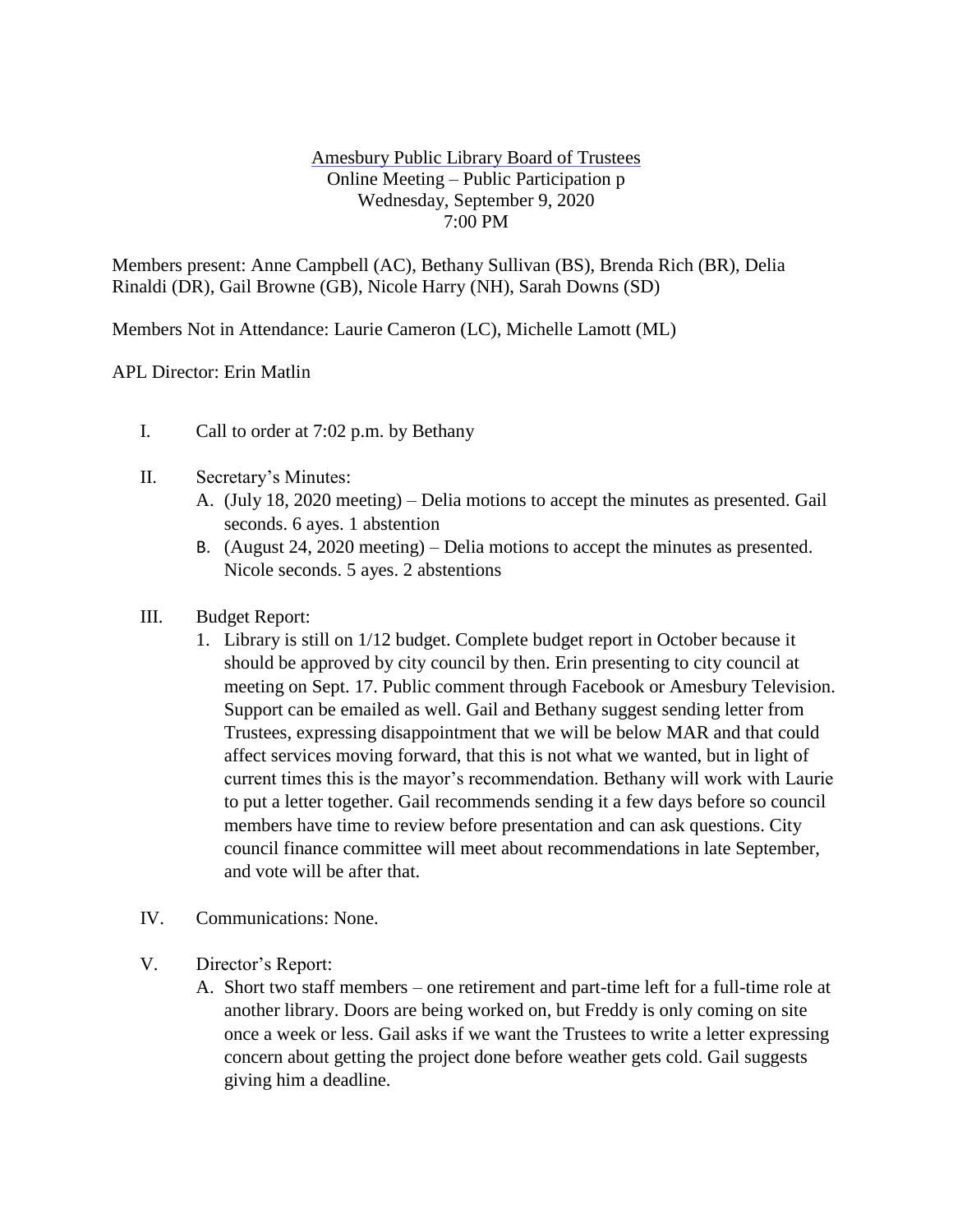- B. Still working on securing glass top for circulation desk so the surface can be cleaned. A company is working on an estimate for that and spit shields. Erin expects glass top will be costly due to shape of desk. Erin talked to DPW about spit shields, and they wouldn't have time to get to it until November. Hoping to get the building open soon for at least pickup.
- C. Continuing to explore getting room built downstairs in back for additional storage. Waiting on estimate from handyman.
- D. Curbside hours extended a while ago. Also offering curbside printing and curated curbside. Exploring curbside copying and how other libraries are handling it. Looking at offering virtual programing. Letting patrons come into the building to pick up holds is a big goal.
- E. Updating guidelines, procedures and phased plan as things change. Tentative date to open to patrons is Oct. 6, but that depends on getting glass top for circulation desk and spit shields. The building can't open until those are in place. It will be pickup only. No browsing or computers. Curbside will continue to be offered. Getting signage and floor stickers in place to get ready. Area by door will be clear so there is room for social distancing, no temptation to stop and read or browse.
- VI. Committee Reports:
	- A. Director review will meet in a few weeks.
	- B. Preservation committee met tonight before this meeting. Discussed doors and capital improvements that got approved - front steps and window restoration. Will try to meet monthly going forward.
- VII. Unfinished Business:
	- A. Update: COVID-19 and the Library See updates above.
	- B. Library Spaces Update.

Hoping to go from curbside to inside pickup. Gail asked to review ventilation plan. Erin was asked by the Mayor to stop ordering materials because she did not view them as essentials. Erin expressed that books and materials are the essential part of what the Library does. There is a modest amount for materials in 1/12 budget, but the staff hasn't ordered anything new for a month. Erin expressed that we have a responsibility to consortium and patrons to provide new materials. Back on regular schedule with delivery. Get about 4 or 5 bins a day.

- VIII. New Business:
	- A. FY21 Budget Update.

Details in packet on what Erin will present to city council. Department head meeting tomorrow to go over presentations. Gail asks if open positions can be filled. Erin said both positions are in the budget. Can't begin hiring process until council approves budget. Erin is updating job descriptions. City has to approve descriptions and then union has to approve before they can be posted.